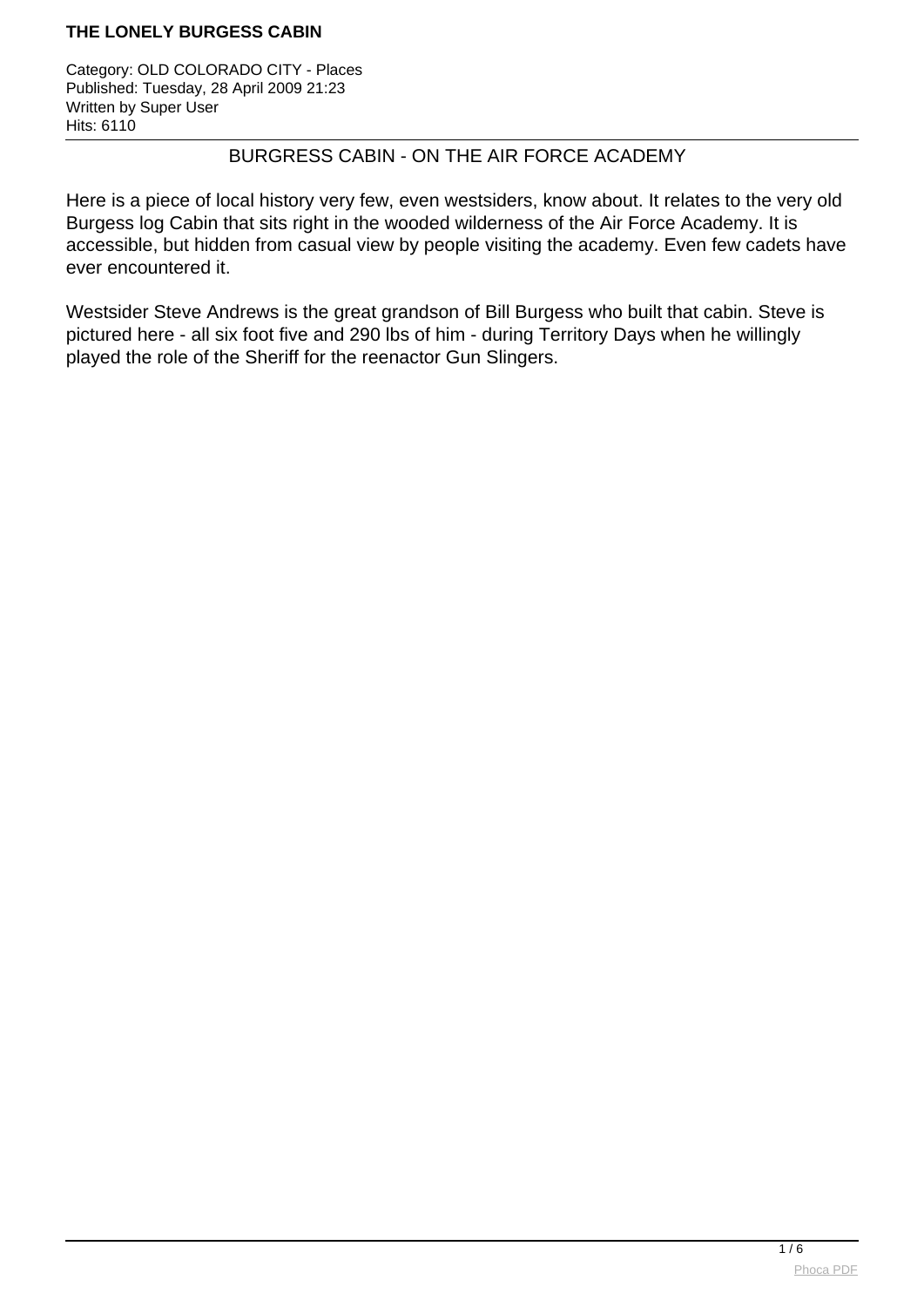Category: OLD COLORADO CITY - Places Published: Tuesday, 28 April 2009 21:23 Written by Super User Hits: 6110

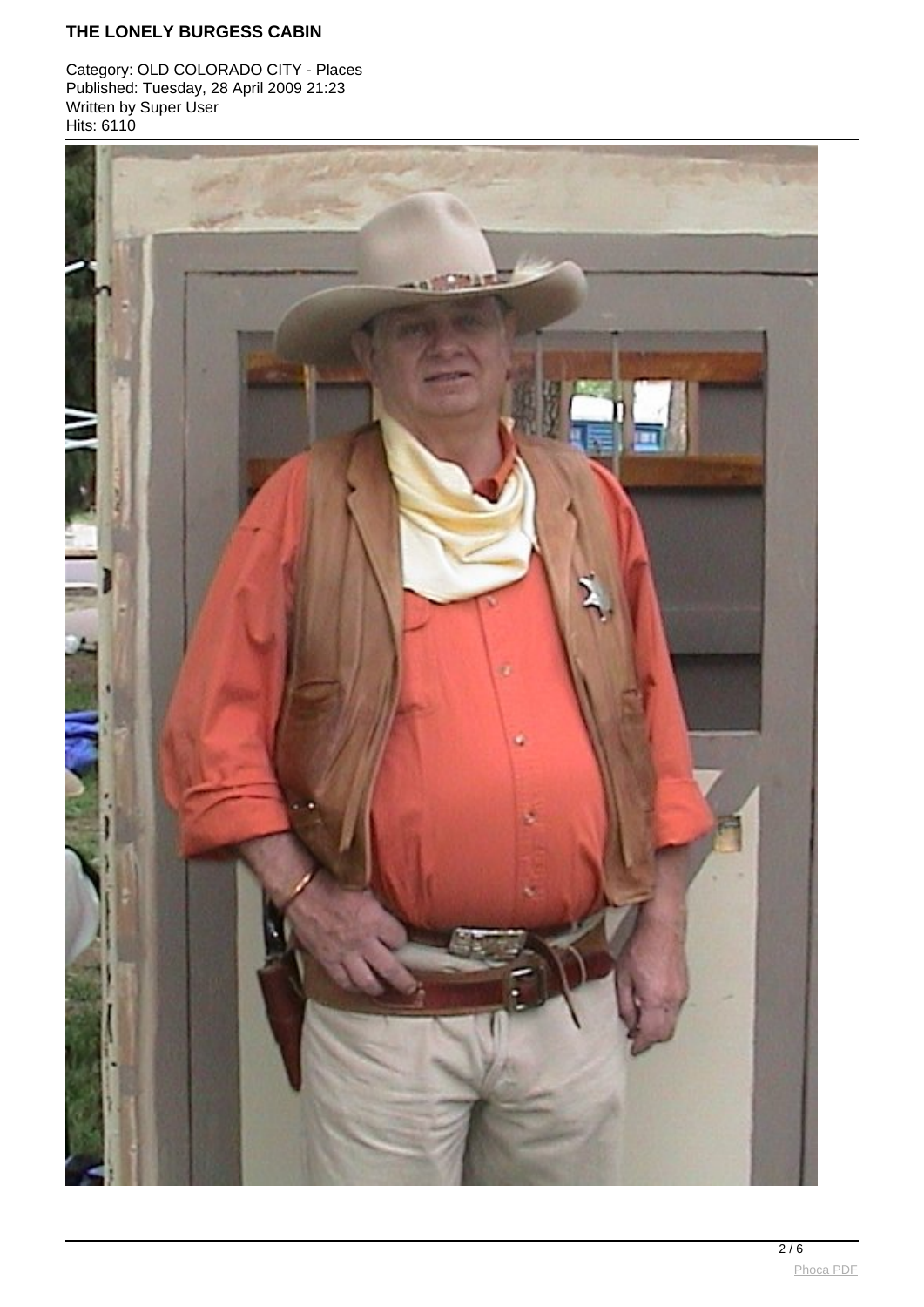Category: OLD COLORADO CITY - Places Published: Tuesday, 28 April 2009 21:23 Written by Super User Hits: 6110

Steve Andrews - 2007

Steve, who himself went to westside's Midland School as a boy of course knows most of his family's history. But we of the Old Colorado City Historical Society knew one story he did not.

William Burgess came to the Pikes Peak Region in 1861 with his mother and filed a homestead of 160 acres in Douglas Valley - soon after 1859 Colorado City was founded, 10 miles further south. Bill cleared his land, and started building that very rustic cabin without nails, just notched logs with wooden pegs, and mud calking. It took him a long time by himself for he had also to scratch out a living.



It was a one room cabin and had only a small loft and stone fireplace inside and of course no running water. Bill tried to make a living planting the little that would grow at that high altitude, cutting logs for the railroad, running an apple orchard, cutting ice, mining and other odd jobs. He labored in the hot summers and got snowbound in the winters typical of the pine tree wooded wilderness that is the westward extension of the Black Forest.

Life got tougher even after he married Adeline, in 1880, and they tried to raise 5 children in that one room cabin.

As the story was passed down, Adeline Burgess tried to make the few dollars that William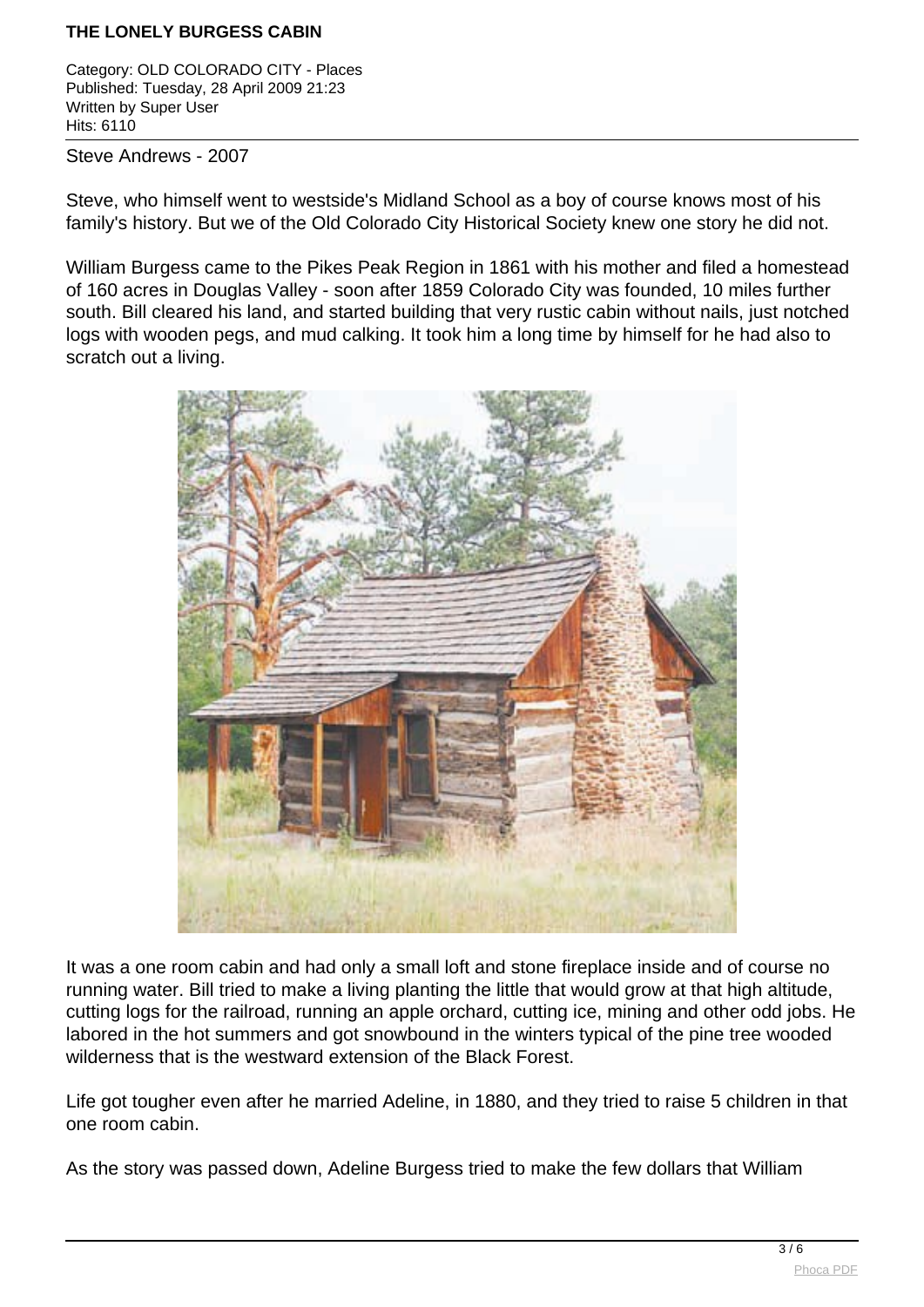Category: OLD COLORADO CITY - Places Published: Tuesday, 28 April 2009 21:23 Written by Super User Hits: 6110

brought in stretch to support the family.. But finally being a pioneer woman in such an isolated place got too much for her. She left Bill with their three girls, leaving him alone with two boys, his cabin and his dreams. They were Oscar, the oldest who had been born in 1882, and Harry, who was Steve's grandfather.

Steve remembers his grandfather telling him stories about the tough life he and his brother had. He told of Indians, either Ute or Arapahoe who passed through the Black Forest. One day some came to the tiny cabin when Bill was gone to hassle their mother for food. The small boys, worried what the Indians might do, pulled down the family rifle from its rack. They, being so small, it took the two of them to manhandle the heavy gun, pull back the hammer, and hold it aimed at the Indian in the doorway. The Indians decided to leave.

Other settlers in the dense Black Forest to the east were not as fortunate. Several were killed, scalped, kidnapped, or robbed by marauding Plains Indians.

And Grandfather Harry told Steve of the worst whipping he ever got from his father when they lied about their mother showing up at the cabin to see them while he was gone.

To try and make a living after his wife abandoned him Bill had to be gone a lot. The boys had to do lots of fending for themselves. They lived a Huckleberry Finn kind of life.

Steve had not heard one story that linked the boys with Colorado City. Seems like they walked all the way to Colorado City - that 10 mile one-way distance - and 'hung out' for days at a time while going to the Midland School. Their father wanted them to have the rudiments of an education.. Apparently the bigger boy carried their rifle so they could shoot game on the way to and back.



First Midland School

At one point they shot skunks, and delivered them to Sam Wah who operated a Chinese Laundry and Opium den in Colorado City in what is today's Bancroft Park Cabin. He paid the boys for the skunks, turning them into aphrodisiacs. It was probably as much cash money the boys ever saw.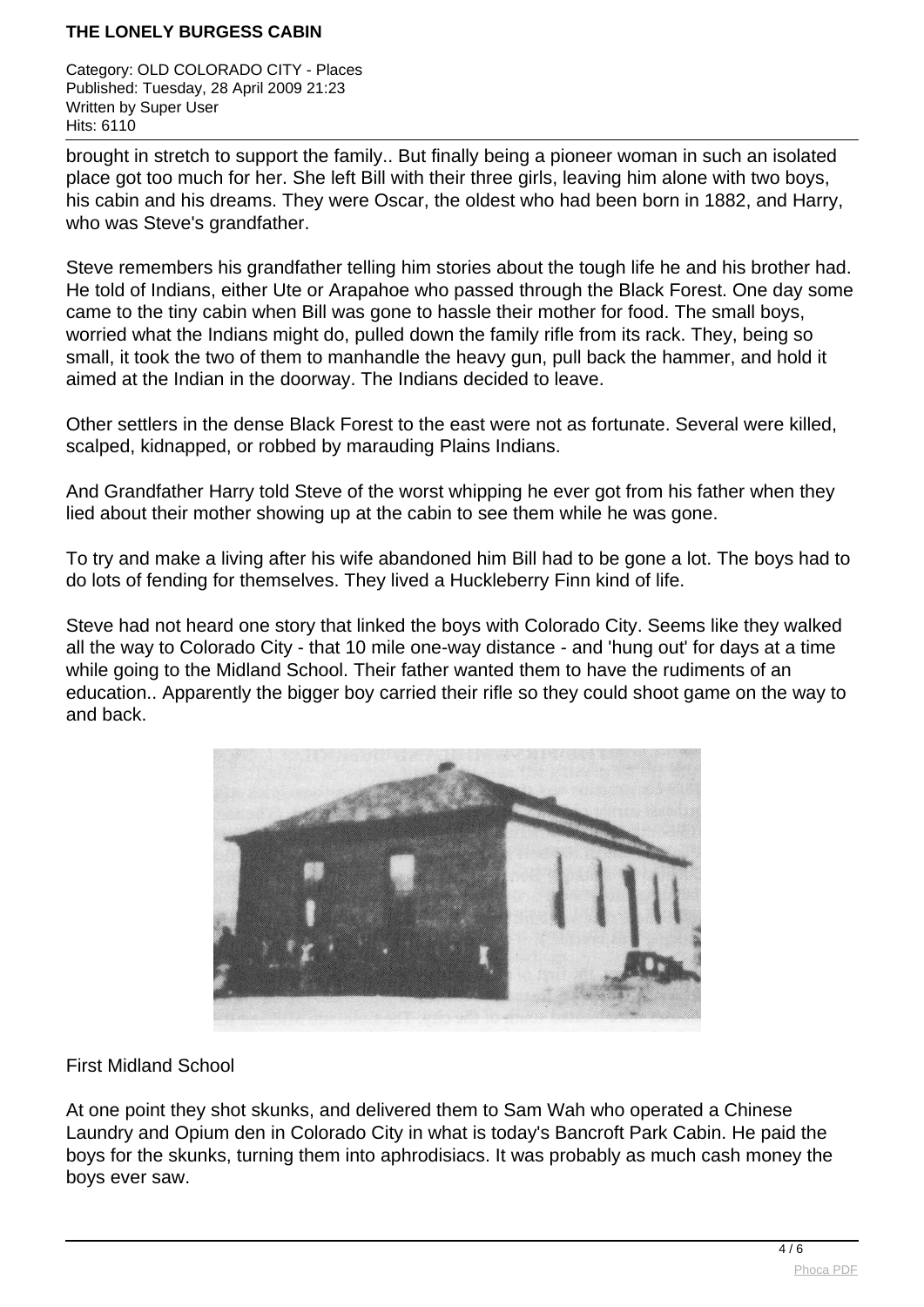Category: OLD COLORADO CITY - Places Published: Tuesday, 28 April 2009 21:23 Written by Super User Hits: 6110



Sam Wah's Chinese Laundry in the original 1859 Cabin that sits today in Bancroft Park

Where they lived during the days when they went to Midland school is unknown. Too far to go back to the cabin daily. Maybe they slept in barns. Who knows? They had no relatives in Colorado City. Sadly the older boy Oscar later died of cancer.

Harry, the younger brother made it to adulthood, and told stories to grandson Steve - including the time they shot an Owl, which wasn't killed, just wounded. They put it under the bedcovers of a mean old Colorado City woman who gave them a hard time. When she went to bed she got bit.

Their father never made a good living, and finally died in Denver in 1930.

So that lonely Burgess Cabin still stands in the wilderness inside the Air Force Academy, which inherited it when they acquired the land. And where it has been preserved, cared for by the Academy, placed on the national Register of Historic places, and is visited sometimes by joggers who pass it on one of the running trails that wend their way through the woods that make up so much of the Academy grounds. There are three infant graves near the cabin from the Capp family that were distant cousins to Bill Burgess and who stayed there when times were really tough.

There is a Burgess Road in the Black Forest, but that family was not related to Bill . Bill never got a road named after him. Only a lonely cabin which still stands in the wilderness as mute testimony to the very hard times some local pioneers had while Colorado was still just a